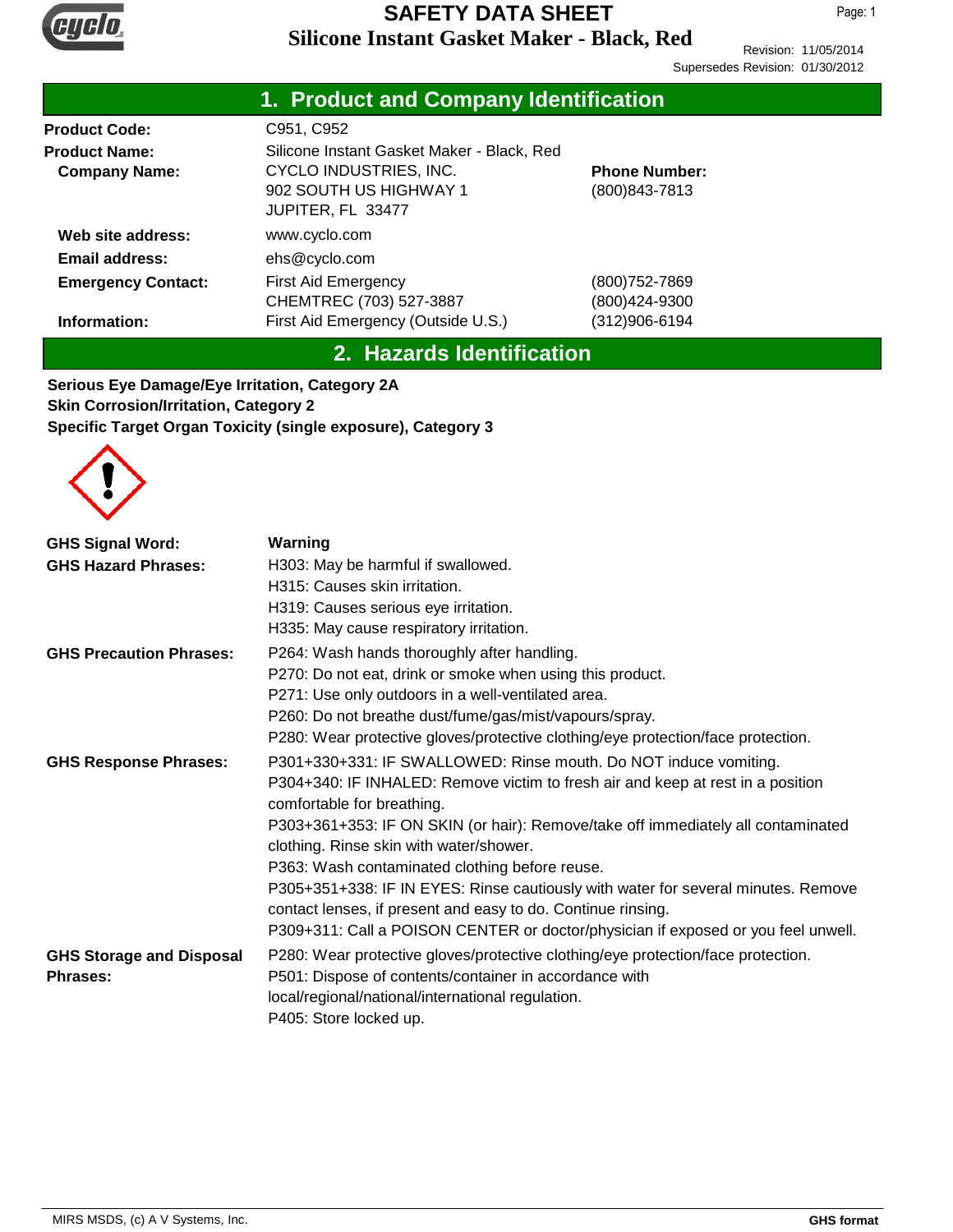

Revision: 11/05/2014 Supersedes Revision: 01/30/2012

# **Potential Health Effects**

**(Acute and Chronic):**

| 3. Composition/Information on Ingredients                                                                                                                                                      |                                              |                                                                                                                                                                                                                                                                                                                                                                                                                                                                                                                                                                                                                                     |  |  |
|------------------------------------------------------------------------------------------------------------------------------------------------------------------------------------------------|----------------------------------------------|-------------------------------------------------------------------------------------------------------------------------------------------------------------------------------------------------------------------------------------------------------------------------------------------------------------------------------------------------------------------------------------------------------------------------------------------------------------------------------------------------------------------------------------------------------------------------------------------------------------------------------------|--|--|
| CAS#                                                                                                                                                                                           | <b>Hazardous Components (Chemical Name)</b>  | <b>Concentration</b>                                                                                                                                                                                                                                                                                                                                                                                                                                                                                                                                                                                                                |  |  |
| 17689-77-9<br>Ethyltriacetoxysilane                                                                                                                                                            |                                              | $1.0 - 5.0 %$                                                                                                                                                                                                                                                                                                                                                                                                                                                                                                                                                                                                                       |  |  |
| 4253-34-3<br>Methyltriacetoxysilane                                                                                                                                                            |                                              | $1.0 - 5.0 %$                                                                                                                                                                                                                                                                                                                                                                                                                                                                                                                                                                                                                       |  |  |
|                                                                                                                                                                                                |                                              | <b>4. First Aid Measures</b>                                                                                                                                                                                                                                                                                                                                                                                                                                                                                                                                                                                                        |  |  |
| <b>Emergency and First Aid</b><br>Procedures:                                                                                                                                                  | adverse reaction occurs.                     | If swallowed, rinse mouth. Do NOT induce vomiting. If inhaled, remove victim to fresh air<br>and keep at rest in a position comfortable for breathing. If on skin, remove/take off<br>immediately all contaminated clothing. Rinse skin with water/shower. Wash contaminated<br>clothing before reuse. If in eyes, rinse cautiously with water for several minutes. Remove<br>contact lenses, if present and easy to do. Continue rinsing. Call physician immediately if                                                                                                                                                            |  |  |
|                                                                                                                                                                                                |                                              | 5. Fire Fighting Measures                                                                                                                                                                                                                                                                                                                                                                                                                                                                                                                                                                                                           |  |  |
| <b>Flash Pt:</b>                                                                                                                                                                               | > 212.00 F (100.0 C) Method Used: Closed Cup |                                                                                                                                                                                                                                                                                                                                                                                                                                                                                                                                                                                                                                     |  |  |
| <b>Explosive Limits:</b>                                                                                                                                                                       | LEL: No data.                                | UEL: No data.                                                                                                                                                                                                                                                                                                                                                                                                                                                                                                                                                                                                                       |  |  |
| <b>Autoignition Pt:</b>                                                                                                                                                                        | No data.                                     |                                                                                                                                                                                                                                                                                                                                                                                                                                                                                                                                                                                                                                     |  |  |
| Suitable Extinguishing Media: On large fires use dry chemical, foam or water spray. On small fires use CO2, dry<br>chemical or water spray. Water can be used to cool fire exposed containers. |                                              |                                                                                                                                                                                                                                                                                                                                                                                                                                                                                                                                                                                                                                     |  |  |
| <b>Fire Fighting Instructions:</b>                                                                                                                                                             | cool.                                        | Self-contained breathing apparatus and protective clothing should be worn in fighting<br>large fires involving chemicals. Determine the need to evacuate or isolate the area<br>according to your local emergency plan. Use water spray to keep fire exposed containers                                                                                                                                                                                                                                                                                                                                                             |  |  |
| <b>Flammable Properties and</b><br>Hazards:                                                                                                                                                    | No data available.                           |                                                                                                                                                                                                                                                                                                                                                                                                                                                                                                                                                                                                                                     |  |  |
|                                                                                                                                                                                                |                                              | <b>6. Accidental Release Measures</b>                                                                                                                                                                                                                                                                                                                                                                                                                                                                                                                                                                                               |  |  |
| <b>Steps To Be Taken In Case</b><br><b>Material Is Released Or</b><br>Spilled:                                                                                                                 |                                              | Observe all personal protection equipment recommendations described in Sections 5 and<br>8. Wipe up or scrape up and contain for salvage or disposal. Clean area as appropriate<br>since spilled materials, even in small quantities, may present a slip hazard. Final cleaning<br>may require use of steam, solvents or detergents. Dispose of saturated absorbent or<br>cleaning materials appropriately, since spontaneous heating may occur. Local, state and<br>federal laws and regulations may apply to releases and disposal of this material, as well<br>as those materials and items employed in the cleanup of releases. |  |  |
| 7. Handling and Storage                                                                                                                                                                        |                                              |                                                                                                                                                                                                                                                                                                                                                                                                                                                                                                                                                                                                                                     |  |  |
| <b>Precautions To Be Taken in</b><br>Handling:<br><b>Precautions To Be Taken in</b>                                                                                                            |                                              | Wash hands thoroughly after handling. Do not eat, drink or smoke when using this<br>product. Use only outdoors in a well-ventilated area. Do not breathe<br>dust/fume/gas/mist/vapours/spray. Wear protective gloves/protective clothing/eye<br>protection/face protection. Keep out of the reach of children.<br>Use reasonable care and store away from oxidizing materials. Keep container closed and                                                                                                                                                                                                                            |  |  |
| Storing:                                                                                                                                                                                       | store away from water or moisture.           | 8. Exposure Controls/Personal Protection                                                                                                                                                                                                                                                                                                                                                                                                                                                                                                                                                                                            |  |  |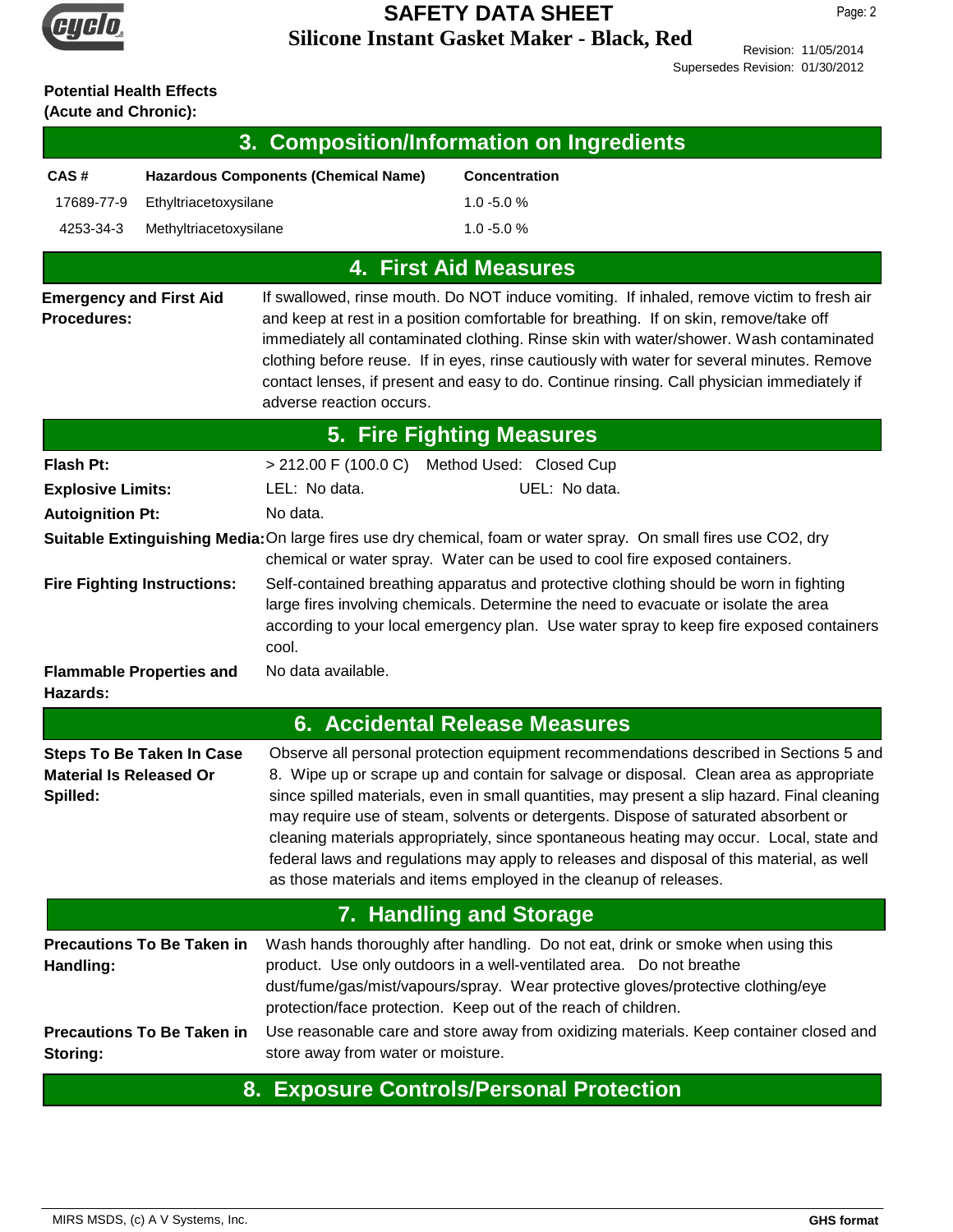

Page: 3

Revision: 11/05/2014 Supersedes Revision: 01/30/2012

| CAS#                                                                       | <b>Partial Chemical Name</b>      |                                                                                                                                                                                                                                                                                                                                                                                                                                                                                                                 | <b>OSHA TWA</b>                     | <b>ACGIH TWA</b>                                                                                               | <b>Other Limits</b> |
|----------------------------------------------------------------------------|-----------------------------------|-----------------------------------------------------------------------------------------------------------------------------------------------------------------------------------------------------------------------------------------------------------------------------------------------------------------------------------------------------------------------------------------------------------------------------------------------------------------------------------------------------------------|-------------------------------------|----------------------------------------------------------------------------------------------------------------|---------------------|
| 17689-77-9                                                                 | Ethyltriacetoxysilane             |                                                                                                                                                                                                                                                                                                                                                                                                                                                                                                                 | No data.                            | No data.                                                                                                       | No data.            |
| 4253-34-3                                                                  | Methyltriacetoxysilane            |                                                                                                                                                                                                                                                                                                                                                                                                                                                                                                                 | No data.                            | No data.                                                                                                       | No data.            |
| <b>Respiratory Equipment</b><br>(Specify Type):                            |                                   | Respiratory protection is not needed under ambient conditions. If vapor/mist/dust/fumes<br>are generated when material is heated or handled, the following is advised. General and<br>local exhaust ventilation is recommended to maintain vapor exposures below<br>recommended limits. Where concentrations are above recommended limits or are<br>unknown, appropriate respiratory protection should be worn. Follow OSHA respirator<br>regulations (29CFR 1910.134) and use NIOSH/MSHA approved respirators. |                                     |                                                                                                                |                     |
| <b>Eye Protection:</b>                                                     |                                   | Safety glasses at a minimum.                                                                                                                                                                                                                                                                                                                                                                                                                                                                                    |                                     |                                                                                                                |                     |
| <b>Protective Gloves:</b>                                                  |                                   | Nitrile, rubber, butyl rubber.                                                                                                                                                                                                                                                                                                                                                                                                                                                                                  |                                     |                                                                                                                |                     |
|                                                                            | <b>Other Protective Clothing:</b> | No data available.                                                                                                                                                                                                                                                                                                                                                                                                                                                                                              |                                     |                                                                                                                |                     |
| <b>Engineering Controls</b><br>(Ventilation etc.):                         |                                   | Use respiratory protection unless adequate local exhaust ventilation is provided or<br>exposure assessment demonstrates that exposures are within recommended exposure<br>guidelines. IH personnel can assist in judging the adequacy of existing engineering<br>controls.                                                                                                                                                                                                                                      |                                     |                                                                                                                |                     |
|                                                                            |                                   |                                                                                                                                                                                                                                                                                                                                                                                                                                                                                                                 | 9. Physical and Chemical Properties |                                                                                                                |                     |
| <b>Physical States:</b>                                                    |                                   | [X] Liquid<br>[ ] Gas                                                                                                                                                                                                                                                                                                                                                                                                                                                                                           | [X ] Solid                          |                                                                                                                |                     |
| <b>Appearance and Odor:</b>                                                |                                   | Black paste with acetic acid odor.                                                                                                                                                                                                                                                                                                                                                                                                                                                                              |                                     |                                                                                                                |                     |
| <b>Melting Point:</b>                                                      |                                   | No data.                                                                                                                                                                                                                                                                                                                                                                                                                                                                                                        |                                     |                                                                                                                |                     |
| <b>Boiling Point:</b>                                                      |                                   | No data.                                                                                                                                                                                                                                                                                                                                                                                                                                                                                                        |                                     |                                                                                                                |                     |
| <b>Autoignition Pt:</b>                                                    |                                   | No data.                                                                                                                                                                                                                                                                                                                                                                                                                                                                                                        |                                     |                                                                                                                |                     |
| <b>Flash Pt:</b>                                                           |                                   | $>$ 212.00 F (100.0 C)<br>Method Used: Closed Cup                                                                                                                                                                                                                                                                                                                                                                                                                                                               |                                     |                                                                                                                |                     |
| <b>Explosive Limits:</b>                                                   |                                   | LEL: No data.<br>UEL: No data.                                                                                                                                                                                                                                                                                                                                                                                                                                                                                  |                                     |                                                                                                                |                     |
|                                                                            | Specific Gravity (Water = 1):     | 1.007<br>at 25.0 C (77.0 F)                                                                                                                                                                                                                                                                                                                                                                                                                                                                                     |                                     |                                                                                                                |                     |
| $mm Hg$ :                                                                  | Vapor Pressure (vs. Air or        | No data.                                                                                                                                                                                                                                                                                                                                                                                                                                                                                                        |                                     |                                                                                                                |                     |
|                                                                            | Vapor Density (vs. $Air = 1$ ):   | No data.                                                                                                                                                                                                                                                                                                                                                                                                                                                                                                        |                                     |                                                                                                                |                     |
| <b>Evaporation Rate:</b>                                                   |                                   | No data.                                                                                                                                                                                                                                                                                                                                                                                                                                                                                                        |                                     |                                                                                                                |                     |
| <b>Solubility in Water:</b>                                                |                                   | No data.                                                                                                                                                                                                                                                                                                                                                                                                                                                                                                        |                                     |                                                                                                                |                     |
| <b>Percent Volatile:</b>                                                   |                                   | 2.9 % by weight.                                                                                                                                                                                                                                                                                                                                                                                                                                                                                                |                                     |                                                                                                                |                     |
| <b>10. Stability and Reactivity</b>                                        |                                   |                                                                                                                                                                                                                                                                                                                                                                                                                                                                                                                 |                                     |                                                                                                                |                     |
| <b>Stability:</b>                                                          |                                   | Unstable [ ]                                                                                                                                                                                                                                                                                                                                                                                                                                                                                                    | Stable [X]                          |                                                                                                                |                     |
| <b>Conditions To Avoid -</b><br>Instability:                               |                                   | No data available.                                                                                                                                                                                                                                                                                                                                                                                                                                                                                              |                                     |                                                                                                                |                     |
| Avoid:                                                                     |                                   | hazardous vapors to form.                                                                                                                                                                                                                                                                                                                                                                                                                                                                                       |                                     | Incompatibility - Materials To Oxidizing material can cause a reaction. Water, moisture or humid air can cause |                     |
| Hazardous Decomposition Or No data available.                              |                                   |                                                                                                                                                                                                                                                                                                                                                                                                                                                                                                                 |                                     |                                                                                                                |                     |
| <b>Byproducts:</b><br><b>Possibility of Hazardous</b><br><b>Reactions:</b> |                                   | Will occur [ ]                                                                                                                                                                                                                                                                                                                                                                                                                                                                                                  | Will not occur [X]                  |                                                                                                                |                     |
| <b>Conditions To Avoid -</b><br><b>Hazardous Reactions:</b>                |                                   | No data available.                                                                                                                                                                                                                                                                                                                                                                                                                                                                                              |                                     |                                                                                                                |                     |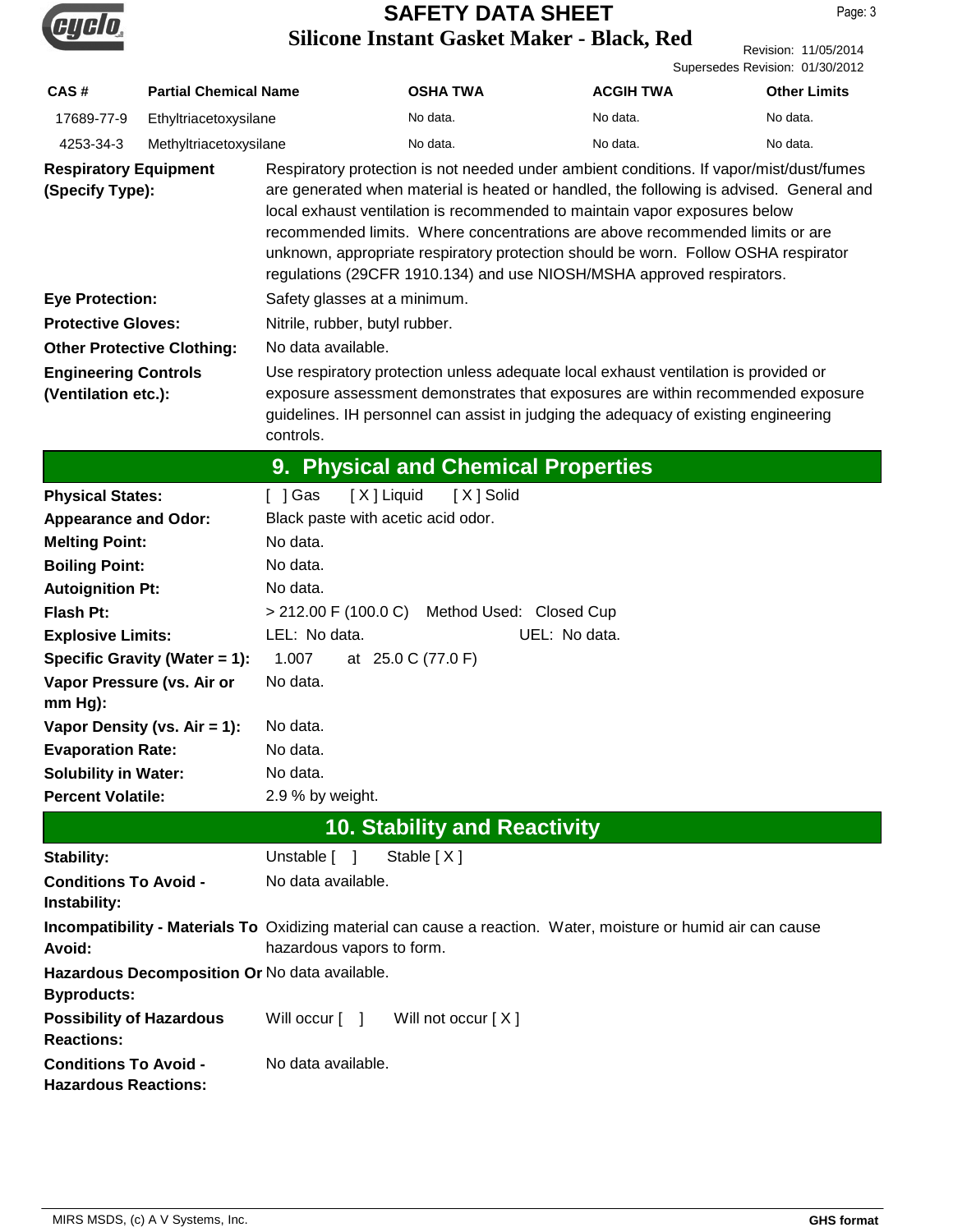

Revision: 11/05/2014 Supersedes Revision: 01/30/2012

| <b>11. Toxicological Information</b>                                                                                                   |                                                 |                                                                       |                                                                                                                                                                                                                                                                |              |             |              |
|----------------------------------------------------------------------------------------------------------------------------------------|-------------------------------------------------|-----------------------------------------------------------------------|----------------------------------------------------------------------------------------------------------------------------------------------------------------------------------------------------------------------------------------------------------------|--------------|-------------|--------------|
|                                                                                                                                        | <b>Toxicological Information:</b>               | No data available.                                                    |                                                                                                                                                                                                                                                                |              |             |              |
| CAS#<br><b>Hazardous Components (Chemical Name)</b>                                                                                    |                                                 | <b>NTP</b>                                                            | <b>IARC</b>                                                                                                                                                                                                                                                    | <b>ACGIH</b> | <b>OSHA</b> |              |
| 17689-77-9                                                                                                                             | Ethyltriacetoxysilane                           |                                                                       | n.a.                                                                                                                                                                                                                                                           | n.a.         | n.a.        | n.a.         |
| 4253-34-3                                                                                                                              | Methyltriacetoxysilane                          |                                                                       | n.a.                                                                                                                                                                                                                                                           | n.a.         | n.a.        | n.a.         |
|                                                                                                                                        |                                                 | <b>12. Ecological Information</b>                                     |                                                                                                                                                                                                                                                                |              |             |              |
|                                                                                                                                        |                                                 | No data available.                                                    |                                                                                                                                                                                                                                                                |              |             |              |
|                                                                                                                                        |                                                 | <b>13. Disposal Considerations</b>                                    |                                                                                                                                                                                                                                                                |              |             |              |
| Dispose of contents/container in accordance with local/regional/national/international<br><b>Waste Disposal Method:</b><br>regulation. |                                                 |                                                                       |                                                                                                                                                                                                                                                                |              |             |              |
|                                                                                                                                        |                                                 |                                                                       | <b>14. Transport Information</b>                                                                                                                                                                                                                               |              |             |              |
|                                                                                                                                        | <b>LAND TRANSPORT (US DOT):</b>                 |                                                                       |                                                                                                                                                                                                                                                                |              |             |              |
| <b>UN/NA Number:</b>                                                                                                                   | <b>DOT Hazard Class:</b>                        | DOT Proper Shipping Name: Not-Restricted                              |                                                                                                                                                                                                                                                                |              |             |              |
|                                                                                                                                        |                                                 | <b>LAND TRANSPORT (European ADR/RID):</b>                             |                                                                                                                                                                                                                                                                |              |             |              |
| <b>UN Number:</b><br><b>Hazard Class:</b>                                                                                              | <b>ADR/RID Shipping Name:</b>                   | Not-Restricted                                                        |                                                                                                                                                                                                                                                                |              |             |              |
|                                                                                                                                        | <b>MARINE TRANSPORT (IMDG/IMO):</b>             |                                                                       |                                                                                                                                                                                                                                                                |              |             |              |
|                                                                                                                                        | <b>IMDG/IMO Shipping Name:</b>                  | Not-Restricted                                                        |                                                                                                                                                                                                                                                                |              |             |              |
| AIR TRANSPORT (ICAO/IATA):                                                                                                             |                                                 |                                                                       |                                                                                                                                                                                                                                                                |              |             |              |
|                                                                                                                                        | <b>ICAO/IATA Shipping Name:</b>                 | Not-Restricted                                                        |                                                                                                                                                                                                                                                                |              |             |              |
|                                                                                                                                        |                                                 | <b>15. Regulatory Information</b>                                     |                                                                                                                                                                                                                                                                |              |             |              |
|                                                                                                                                        |                                                 | EPA SARA (Superfund Amendments and Reauthorization Act of 1986) Lists |                                                                                                                                                                                                                                                                |              |             |              |
| CAS#                                                                                                                                   |                                                 | <b>Hazardous Components (Chemical Name)</b>                           | S. 302 (EHS)                                                                                                                                                                                                                                                   | S. 304 RQ    |             | S. 313 (TRI) |
| 17689-77-9<br>4253-34-3                                                                                                                | Ethyltriacetoxysilane<br>Methyltriacetoxysilane |                                                                       | No<br>No.                                                                                                                                                                                                                                                      | No<br>No     | No<br>No    |              |
|                                                                                                                                        |                                                 |                                                                       |                                                                                                                                                                                                                                                                |              |             |              |
| CAS#<br>17689-77-9                                                                                                                     | Ethyltriacetoxysilane                           | <b>Hazardous Components (Chemical Name)</b>                           | <b>Other US EPA or State Lists</b><br>CAA HAP, ODC: No; CWA NPDES: No; TSCA: Yes -<br>Inventory; CA PROP.65: No; CA TAC, Title 8: No; MA<br>Oil/HazMat: No; MI CMR, Part 5: No; NC TAP: No; NJ EHS:<br>No; NY Part 597: No; PA HSL: No; SC TAP: No; WI Air: No |              |             |              |
| 4253-34-3                                                                                                                              | Methyltriacetoxysilane                          |                                                                       | CAA HAP, ODC: No; CWA NPDES: No; TSCA: Yes -<br>Inventory; CA PROP.65: No; CA TAC, Title 8: No; MA<br>Oil/HazMat: No; MI CMR, Part 5: No; NC TAP: No; NJ EHS:<br>No; NY Part 597: No; PA HSL: No; SC TAP: No; WI Air: No                                       |              |             |              |
| CAS#                                                                                                                                   | <b>Hazardous Components (Chemical Name)</b>     |                                                                       | <b>International Regulatory Lists</b>                                                                                                                                                                                                                          |              |             |              |
| 17689-77-9                                                                                                                             | Ethyltriacetoxysilane                           |                                                                       | Canadian DSL: Yes; Canadian NDSL: No; Taiwan TCSCA:<br>Yes                                                                                                                                                                                                     |              |             |              |
| 4253-34-3<br>Methyltriacetoxysilane                                                                                                    |                                                 | Canadian DSL: Yes; Canadian NDSL: No; Taiwan TCSCA:<br>Yes            |                                                                                                                                                                                                                                                                |              |             |              |